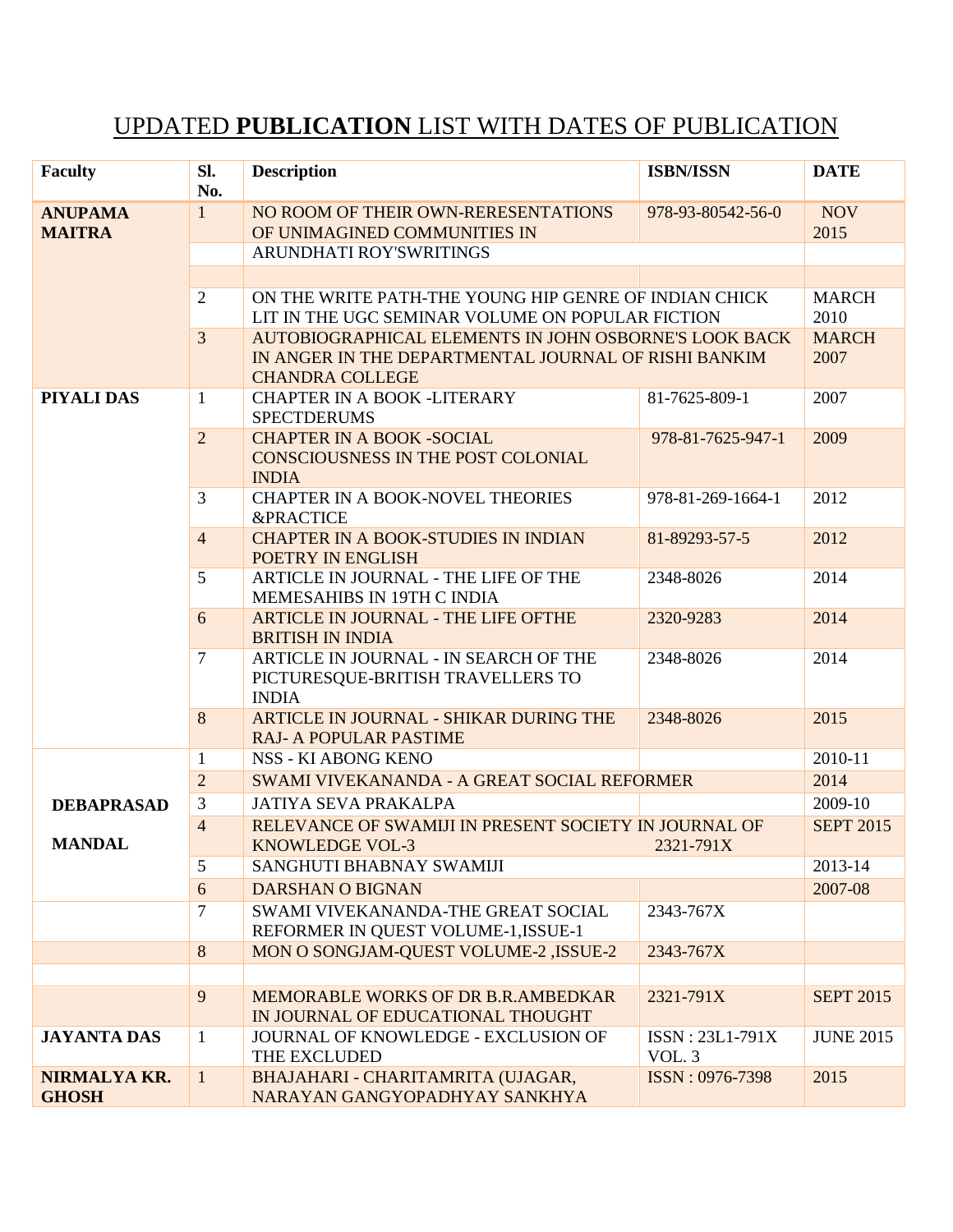|              | $\overline{2}$                                                   | ATHA - RAMANANDA - ASHUTOSH - SANGBAD (KORAK, BOIMELA)<br>RAMANANDA CHATTOPADHYAYA SANKHYA |                                                                                                      | 2015             |
|--------------|------------------------------------------------------------------|--------------------------------------------------------------------------------------------|------------------------------------------------------------------------------------------------------|------------------|
|              |                                                                  |                                                                                            |                                                                                                      |                  |
|              | $\overline{3}$                                                   | HARANO MONER KATHAKAR, HARANO                                                              | ISSN: 0976-7398                                                                                      | 2012             |
|              |                                                                  | MONER RUPAKER: NARENDRA NATH MITRA,                                                        | $PG. 239-248$                                                                                        |                  |
|              |                                                                  | <b>UJAGAR 1419 N</b>                                                                       |                                                                                                      |                  |
|              | $\overline{4}$                                                   | PANCHASER KAISHORE BANGLAR KONAN                                                           | ISSN: 0975-4237                                                                                      | Jun 2011         |
|              |                                                                  | <b>DOYLE</b>                                                                               |                                                                                                      |                  |
|              | 5                                                                | <b>MANGALMAY SOUNDARYA</b>                                                                 | ISSN: 0976-7398                                                                                      | 2010             |
|              | 6                                                                | URANI AKHYAN BANGLA CHHOTO GOLPO                                                           | ISSN: 22315802                                                                                       | 2011             |
|              | $\overline{7}$                                                   | <b>DUSSHILADER KABITA - JAPAN</b>                                                          | ISSN: 2231-5802                                                                                      | 2013             |
|              | 8                                                                | JANAPRIYA SANSKRITI BANGALIR TATTA -                                                       | ISSN: 2319-3697                                                                                      | 2013             |
|              |                                                                  | <b>TALASH</b>                                                                              |                                                                                                      |                  |
|              | 9                                                                | PRET PURAN                                                                                 | ISSN 2320-6160                                                                                       | 2014             |
|              | 10                                                               | <b>LAL BAI</b>                                                                             | $ISSN: 0976 - 7398$                                                                                  | 2013             |
|              | 11                                                               | KAMBRITTI BANAM UPANIBESH PURBA                                                            | $ISSN: 0975 - 4237$                                                                                  | 2014             |
|              |                                                                  | <b>BANGALIR DAMPATTA PRITI</b>                                                             |                                                                                                      |                  |
|              | 12                                                               | KUSTI KASRAT O KOLIKATA                                                                    | $ISSN: 2319 - 3697$                                                                                  | 2012             |
|              | 13                                                               | BEHULAR RUPANTARER AKHYAN                                                                  |                                                                                                      | 2012             |
| DR. SAMRAT   | $\mathbf{1}$<br>BHABISHYABADER PARIBASHA 90 - 94 EBONG EAI SAMAY |                                                                                            |                                                                                                      | <b>JUN-AUG</b>   |
| <b>DUTTA</b> |                                                                  |                                                                                            |                                                                                                      | 2006             |
|              | $\overline{2}$                                                   | AKHYANTATTVA O CHINHABIGGANER PREKSHITE JAGORI 226-232                                     |                                                                                                      | JUL-             |
|              |                                                                  | <b>DIBARATRIR KABYA</b>                                                                    |                                                                                                      | <b>DEC2006</b>   |
|              | 3                                                                | PATHAK - PRATIBEDANBAD O GRAHANBADER PARIBASHA 83 - 89                                     |                                                                                                      | MAR-             |
|              |                                                                  | <b>EBONG EAI SAMAY</b>                                                                     |                                                                                                      | <b>MAY2007</b>   |
|              | $\overline{4}$                                                   | RABINDRA UPANAYAS MULYANE BUDDHADEB BASU 103-110                                           |                                                                                                      | MAR-             |
|              |                                                                  | <b>EBONG EAI SAMAY</b>                                                                     |                                                                                                      | <b>MAY2008</b>   |
|              | 5                                                                | <b>BARI THEKE PALIYE: SAHITYE O</b>                                                        | 2321-6093                                                                                            | 1/7/2013         |
|              | 6                                                                | CHALACHITRE, 79 - 88 PATH<br><b>GODYER UTTORIDHIKAR: PRAMATHA</b>                          | 2320-6160                                                                                            | <b>APRIL2014</b> |
|              |                                                                  | <b>CHOUDHURI O SABUJ PATRA 167-176</b>                                                     |                                                                                                      |                  |
|              |                                                                  | SATHITYATAKKO                                                                              |                                                                                                      |                  |
|              | 7                                                                | KRANTIKAAL - ER KATHAKAR PRAFULLA                                                          | 0976-9307                                                                                            | APRIL-           |
|              |                                                                  | ROY, 108-116 EBONG MUSHAYERA                                                               |                                                                                                      | <b>JUNE2014</b>  |
|              | 8                                                                | PATALDANGER TENIDA : SNIGDHA KOUTUK                                                        | 2320-6160                                                                                            | <b>NOV 2014</b>  |
|              |                                                                  | <b>EBONG SATHIYATOKKO 128-154</b>                                                          |                                                                                                      |                  |
|              | 9                                                                |                                                                                            | PATHAK - PRATIBEDANBAD O GRAHANBADER PARIBASHA<br>RABINDRA UPANAYAS MULYANE BUDDHADEB BASU EBONG EAI |                  |
|              |                                                                  | <b>EBONG EAI SAMAY</b>                                                                     |                                                                                                      |                  |
|              | 10                                                               |                                                                                            |                                                                                                      |                  |
|              |                                                                  | <b>SAMAY</b>                                                                               |                                                                                                      | <b>MAY2008</b>   |
|              | 11                                                               | <b>BISH SHATAKER AKHYANTATTVER</b>                                                         | 978-81-9827-12-0                                                                                     | <b>JAN2010</b>   |
|              |                                                                  | PREKSHITE BANGLA UPANNYAS                                                                  |                                                                                                      |                  |
|              | 12                                                               | AKHYANTATTVER PREKSHITE SUNO                                                               | <b>UJAAGER</b>                                                                                       | <b>JAN2011</b>   |
|              |                                                                  | <b>BARANARI</b>                                                                            |                                                                                                      |                  |
|              | 13                                                               | MUKTADHARA NATAKER AKKHYAN SHAILI                                                          | 978-81-922960-2-8                                                                                    | 2011             |
|              | 14                                                               | TUNTUNIR GALPER AKKHYAN SHALILI                                                            | 978-93-82623-19-9                                                                                    | <b>DEC2013</b>   |
|              | 15                                                               | SAHITYER SHIRONAAM-                                                                        | 978-93-83590-76-6                                                                                    | <b>MAR2015</b>   |
|              |                                                                  | NAAMKARONTATTVER PREKSHITE                                                                 |                                                                                                      |                  |
|              | 16                                                               | <b>CHATURANGER AKSHANSHAILI</b>                                                            | 978-81-922961-2-8                                                                                    | <b>DEC2011</b>   |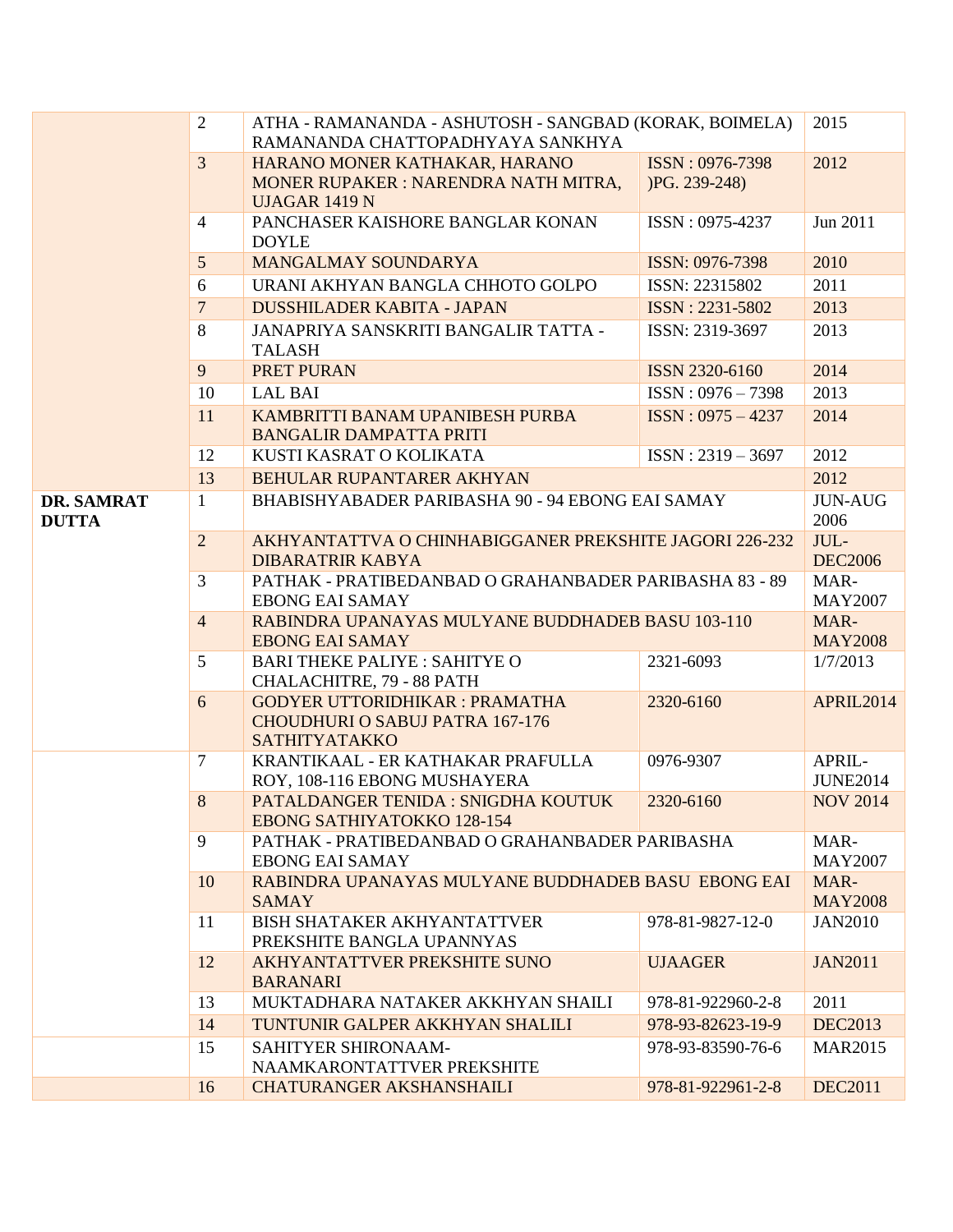| <b>MADHUMITA</b>    | $\mathbf{1}$   | WOMEN'S SUFFERAGE CAMPAIGN IN BENGAL                                                                                            | -BOOK                                    | <b>FEB 2010</b> |
|---------------------|----------------|---------------------------------------------------------------------------------------------------------------------------------|------------------------------------------|-----------------|
| <b>TARAFDAR</b>     | $\overline{2}$ | THE ROLE OF ENDOWMENTS IN THE                                                                                                   | <b>QRTLY. REVIEW</b>                     | APRIL-          |
|                     |                | <b>FOUNDATION OF</b>                                                                                                            | OF HISTORICAL<br><b>STUDIES</b>          | <b>SEPT2015</b> |
|                     |                | UNIVERSITY COLLEGE OF SCIENCE IN                                                                                                | <b>VOLUME XLV</b>                        |                 |
|                     |                | <b>CALCUTTA</b>                                                                                                                 |                                          |                 |
|                     | 3              | <b>FARASI BIPLABER PREKPHATE NARIR</b>                                                                                          | $\overline{\phantom{a}}$                 | <b>JAN2011</b>  |
|                     |                | ADHIKAR-PASCHIMBANGA ITIHAS SANSAD                                                                                              |                                          |                 |
|                     | 4              | SUNDARBANER LOKGATHAY GAJI PIRER<br><b>UPAKHYAN</b>                                                                             | <b>MAGAZINE -</b><br><b>SAMAY TOMAKE</b> | 2013            |
|                     |                |                                                                                                                                 |                                          |                 |
|                     |                |                                                                                                                                 |                                          |                 |
| <b>RANJINI GUHA</b> | $\mathbf{1}$   | EMILY EDEN-MEMSAHIB WITH A DIFFERENCE                                                                                           |                                          | 2010            |
|                     | $\overline{2}$ | PORTUGUESE - A TALE OF CONQUERES AND                                                                                            | 978-93-82405-22-1                        | 2015            |
|                     |                | <b>COOKS</b>                                                                                                                    |                                          |                 |
|                     | 3              | <b>BOOK -HISTORY THROUGH REMINSCENES</b>                                                                                        |                                          |                 |
|                     |                | <b>ARTICLE-FANNY PARKES</b>                                                                                                     | 978-81-928421-0-3                        | 2014            |
|                     | $\overline{4}$ | DARJEELING-A COLONIAL LEGACY                                                                                                    | 978-81-9045-279-3                        | 2011            |
|                     | 5              | A MIRROR TO COLONIAL NORTHEAST-<br><b>MEMSAHIBS</b>                                                                             | TO BE PUBLISHED<br><b>SOON</b>           |                 |
|                     |                | <b>VIEW</b>                                                                                                                     |                                          |                 |
| <b>SUDESHNA SEN</b> | $\mathbf{1}$   | A 'PILGRIM' TO JANA : REFLECTIONS IN 'JANA                                                                                      | ISSN: 0972 - 6796                        | 2012            |
|                     |                | YATRIR PATRA'.                                                                                                                  | <b>MODERN</b>                            |                 |
|                     |                |                                                                                                                                 | <b>HISTORICAL</b>                        |                 |
|                     |                |                                                                                                                                 | <b>STUDIES</b>                           |                 |
| <b>SARADA</b>       | $\mathbf{1}$   | <b>BUSINESS REGULATORY FRAMEWORK</b>                                                                                            | 978-93-83360-19-2                        | June 2015       |
| <b>PRASAD DATTA</b> | 2              | Global Corporation in emerging economies and                                                                                    |                                          |                 |
|                     |                | joint venture as a market entry strategy page 25-30                                                                             |                                          | March 2010      |
|                     | 3              | From popular fiction to commercial product: A roadmap with marketing<br>strategies page 81-86                                   |                                          | March 2010      |
|                     | $\overline{4}$ | A Comparative Study of the provision of income From House Property under                                                        |                                          | Oct 2012        |
|                     |                | Direct Tax Code, Bill 2010 with existing Income Tax Act 1961 page 101-108                                                       |                                          |                 |
|                     | 5              | Profile of Gram Panchayat Accounting.                                                                                           |                                          | Jan2011         |
|                     | 6              | Micro Finance: Vehicle for advancing Health system and tool for poverty                                                         |                                          | 2012            |
|                     | $\tau$         | alleviation. page 10-22                                                                                                         |                                          | Sept2012        |
|                     |                | Contemporary Perspectives of Attention Deficit Disorder of College Students<br>page 137-145<br>978-81-924075-0-0                |                                          |                 |
|                     | 8              | Health to E Health: Advances in computer and research in management page                                                        |                                          | Dec2012         |
|                     |                | 122-130<br>978-93-82316-6-0                                                                                                     |                                          |                 |
|                     | 9              | Financial market, Propriety audit and corruption: some issues page 90-96                                                        |                                          | March 2014      |
|                     | 10             | 978-93-83360-01-7                                                                                                               |                                          |                 |
|                     |                | Healthcare Services providers perception towards service of Medical college<br>Hospitals .pg 61-70 in Charcha prokash 2249-331X |                                          |                 |
|                     | 11             | Market Entry Strategy of Global corporation-A Profilre of Joint Venture                                                         |                                          |                 |
|                     |                | 978-81-922481-9-6                                                                                                               |                                          |                 |
| <b>SUJAY MANDAL</b> | $\mathbf{1}$   | <b>SAMSKRITA BHARATI IN</b>                                                                                                     | ISBN: 978-93-5156-                       | 2013            |
|                     |                | SHRUTANALANKARASTHAPARYALOCHANAM                                                                                                | $053-4$                                  |                 |
|                     | $\overline{c}$ | SHASTRE SABDABODH PRAKASH                                                                                                       | ISBN: 978-93-5156-                       | 2013            |